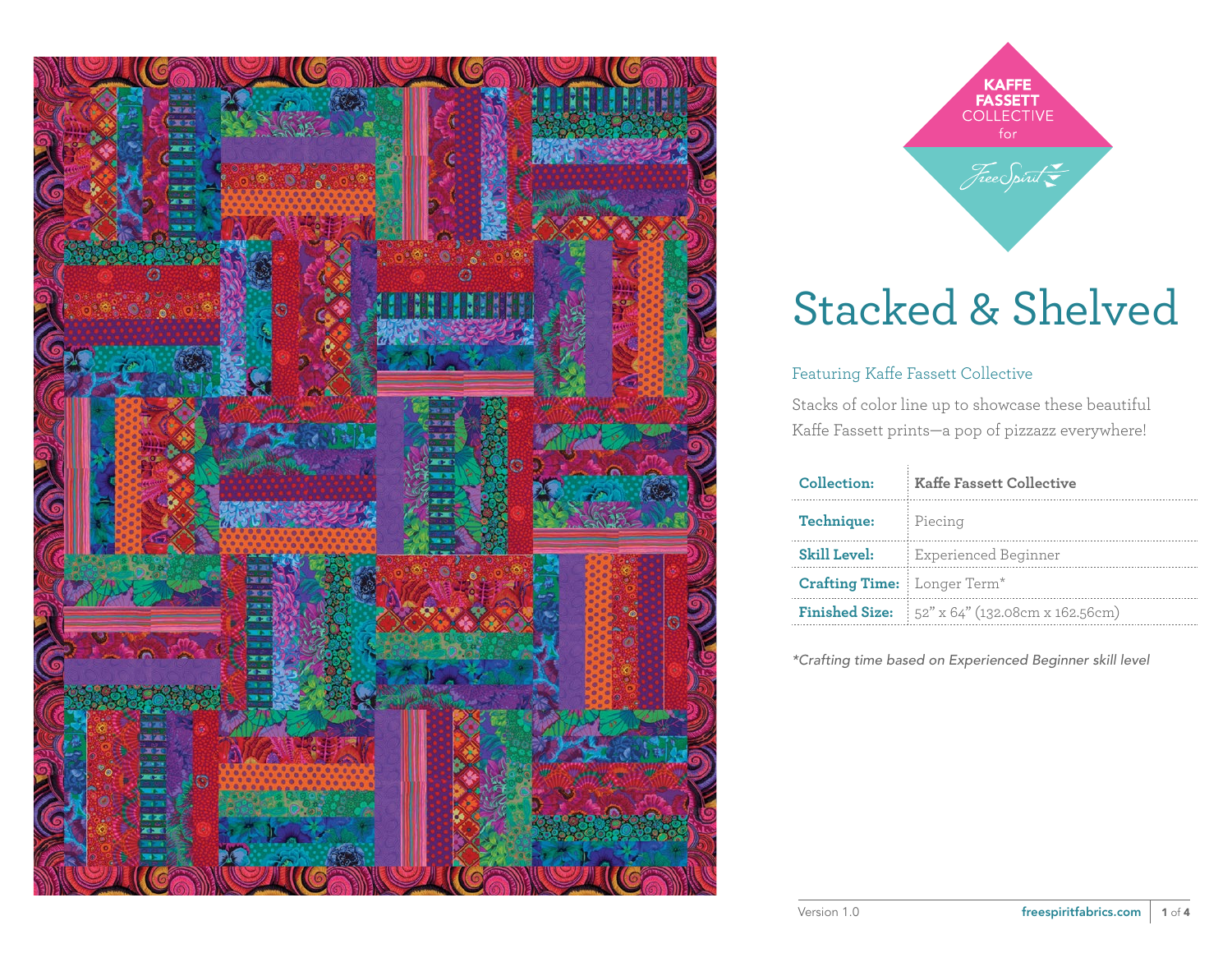

#### *Project designed by Melissa Peda*

*Tech edited by Linda Turner Griepentrog*

### **Fabric Requirements**

| <b>DESIGN</b>                                                | <b>COLOR</b> | <b>ARTICLE CODE</b>        | <b>YARDAGE</b>                                   |     |     |             |                                     |
|--------------------------------------------------------------|--------------|----------------------------|--------------------------------------------------|-----|-----|-------------|-------------------------------------|
| (A) Spiral Shells<br>(B) Millefore                           | Red<br>Red   | PWPJ073.REDXX<br>GP92.REDD | $\frac{1}{2}$ yard (45.72cm)<br>% yard (57.15cm) |     |     |             |                                     |
| (C) $2\frac{1}{2}$ (6.35cm)<br>design roll                   | Jewel        |                            | 1 roll                                           |     |     | Design Roll |                                     |
| <b>Backing (Purchased Separately)</b><br>44" (111.76cm) Wide |              |                            |                                                  | (A) | (B) | (C)         | <b>Backing</b><br>44"<br>(111.76cm) |
| Shoal<br><b>OR</b>                                           | Tomato       | PWBM051.TOMAT              | 31/ <sub>3</sub> yards (3.01m)                   |     |     |             |                                     |

⁄3 yards (1.52m)

#### **Additional Requirements**

- Coordinating color Coats Dual Duty XP® thread
- 60" x 72" (152.40cm x 182.88cm) batting
- Rotary cutter/mat/ruler

108" (274.32cm) Wide 12

- Sewing machine
- Basic sewing and pressing supplies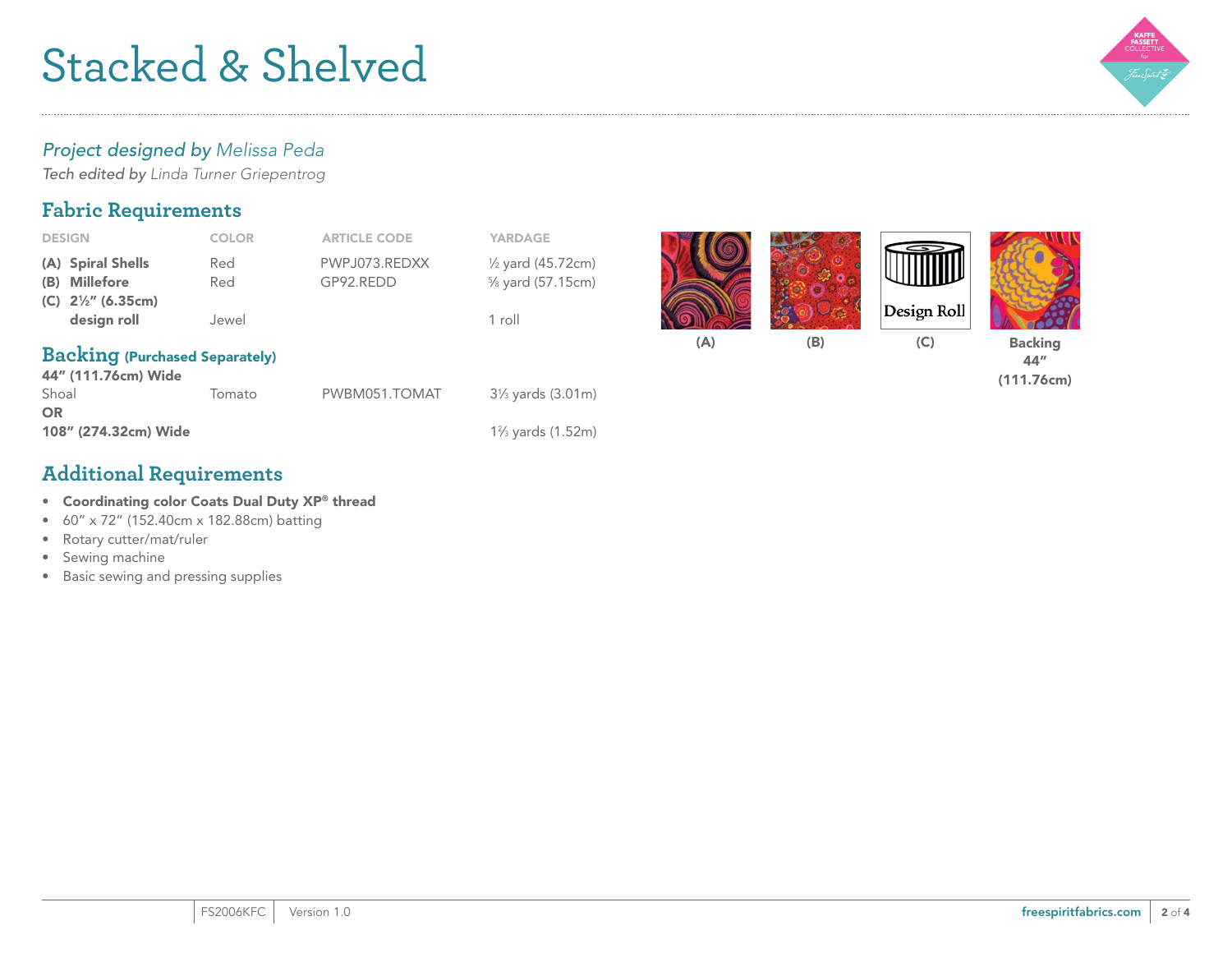

### **Cutting**

WOF = Width of Fabric

2½" (6.35cm) Design Roll, cut: (120) 2½" x 121 ⁄2" (6.35cm x 31.75cm)

Fabric A, cut: (6) 21 ⁄2" x WOF (6.35cm x WOF), for border

Fabric B, cut: (7) 21 ⁄2" x WOF (6.35cm x WOF), for binding

## **Sewing**

Note: *Seam allowances are 1 ⁄4" (.64cm) unless otherwise noted. Sew pieces right sides together. Colors can go anywhere in the quilt, or follow the quilt photo for placement if you prefer to recreate it exactly.*

1. Sew (6) assorted 2½" x 12½" (6.35cm x 31.75cm) lengths together (Fig. 1). Make a total of (20) blocks.